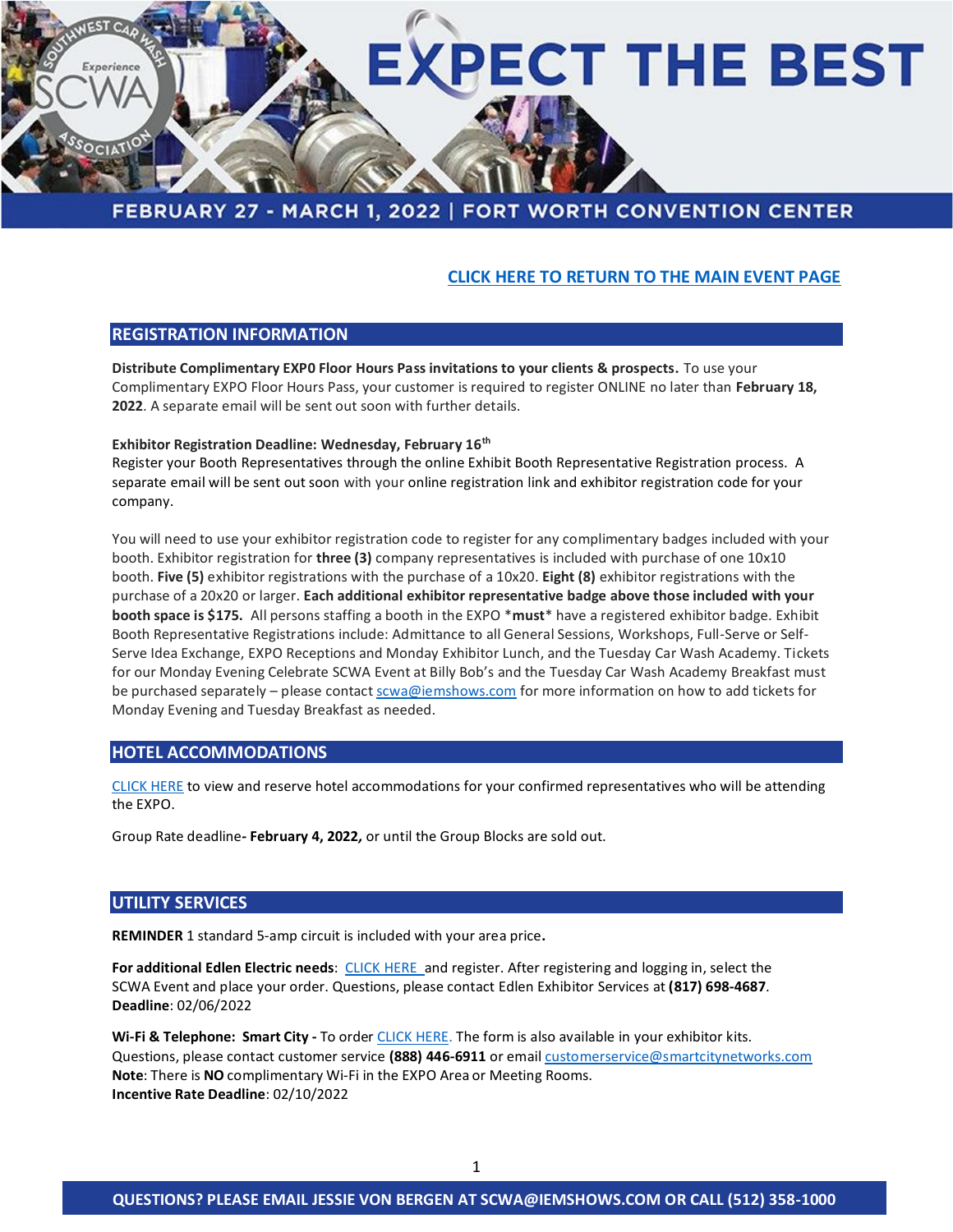

**Inspire (Formerly JSAV):** AV Questions, please contact Ferrand Hardy at **(972) 241-5444** or email at [Ferrandh@jsav.com](mailto:Ferrandh@jsav.com) \*Inspire is the exclusive provider for all rigging at FWCC that is over 150lbs\* **Deadline: 02/25/2022 Note:** If you have a banner/sign that weighs 150 lbs or less, then use the Freeman hanging sign labor order form.

# **FREEMAN SERVICES**

**FREEMAN** handles booth decorating & carpet, freight services, hanging sign rigging less than 150lbs, and mobile unit & vehicle spotting.

[FreemanFAQ](https://www.freemanco.com/store/faqs) for your review & convenience.

Freeman [Quick Facts](http://iemvirtual.com/wp-content/uploads/Quick-Facts.pdf)

[CLICK HERE](https://www.freemanco.com/store/?utm_source=Forms&utm_medium=PDF) to obtain quotes and place your order **prior to January 28, 2022,** for discount pricing.

For questions, please contact Freeman at **(888) 508- 5054** or email [exhibitorsupport@freeman.com](mailto:exhibitorsupport@freeman.com)

**Link to all Freeman Forms &** Terms/Conditions at [swcarwash.org/events/2022-convention-expo](https://swcarwash.org/events/2022-convention-expo) along with a direct Freeman order form.

### **SHIPPING & STORAGE:**  Beginning **January 28, 2022,** Freeman will start accepting packages at the warehouse address below:

#### **Warehouse Shipping Address**:

Exhibiting Company Name / Booth # SOUTHWEST CAR WASH ASSOCIATION 2022 EXPO C/O FREEMAN 5130 CASH RD DALLAS, TX 75247

**Please note**, any packages arriving after **February 18, 2022** at the warehouse address will incur an extra fee.

Packages will be accepted at the Ft. Worth Convention Center starting Saturday, **February 26, 2022.** Shipments arriving at the facility before that date will be refused. Shipping information for the facility is below.

#### **Show Site Shipping Address**:

Exhibiting Company Name / Booth # \_\_\_\_\_\_\_\_\_ SOUTHWEST CAR WASH ASSOCIATION 2022 EXPO C/O FREEMAN FORT WORTH CONVENTION CENTER 1201 HOUSTON ST, FORT WORTH, TX 761026490

**Please reference pages 10-25 in the [Exhibitor Kit](https://iemvirtual.com/wp-content/uploads/SCWA-2022-Exhibitor-Kit.pdf) for more details.**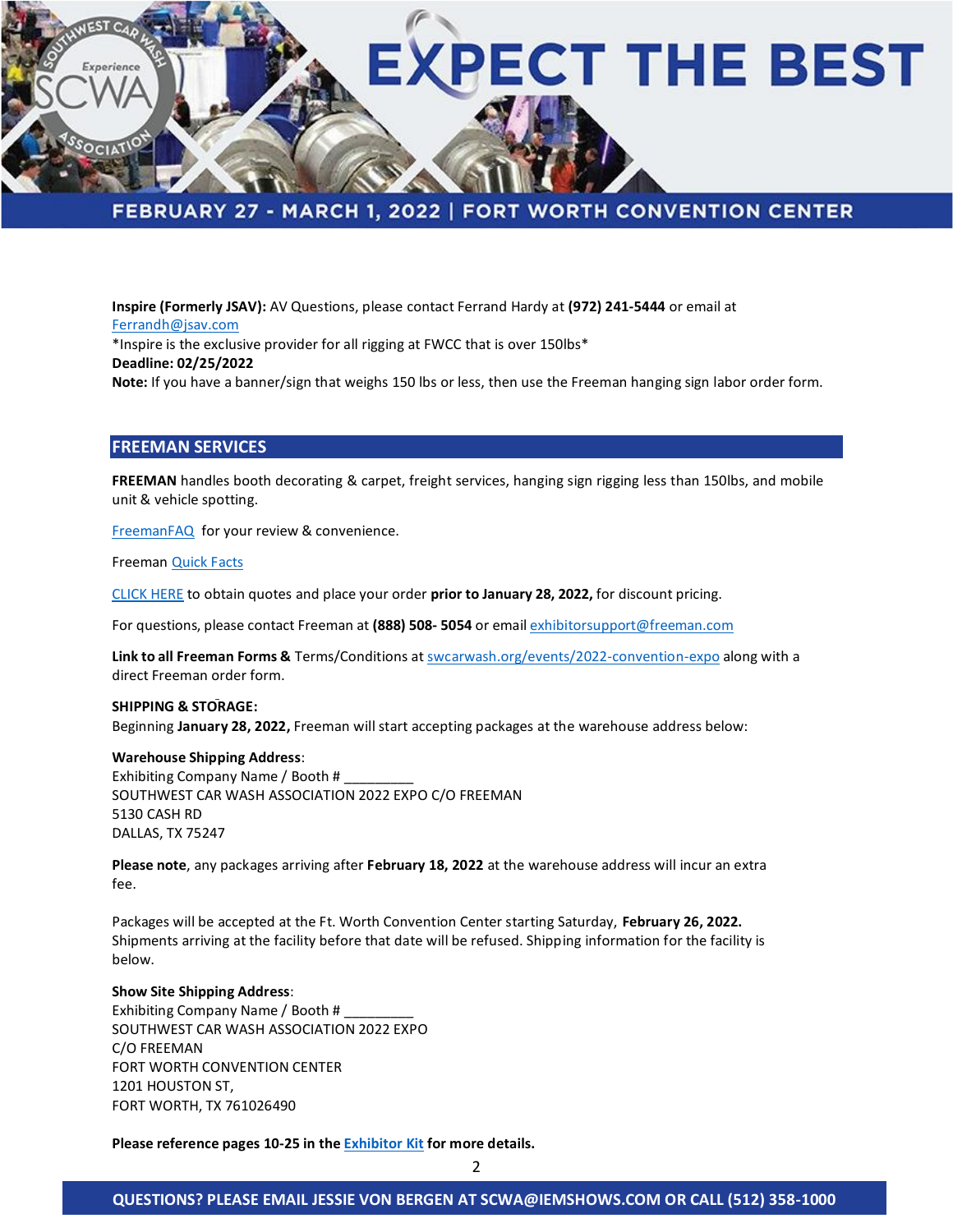

**Shipping Post Show:** The Priority Empty Return service will be available to order on Freeman Online and at show site. To save time, complete and submit the Outbound Shipping Form in advance, or you may contact the Freeman Service Center at show site for your shipping documents. Please reference pages 16-17 in the full exhibitor kit.

[CLICK HERE](https://www.freemanco.com/store/product-detail-page?categoryId=59-8&showID=506823&productId=57411000) for more information about setting up priority return service.

For questions, please contact Freeman at **(888) 508- 5054** or email [exhibitorsupport@freeman.com](mailto:exhibitorsupport@freeman.com)

### **BOOTH REQUIREMENTS**

Each exhibitor will receive an 8' high blue and white back drape, 3' high blue side drape, one 6'L x 30" high gray draped table, two Limerick® chairs by Herman Miller, one wastebasket, and one 5-amp electrical outlet (provided by Edlen). Booths 300sqft or less will receive a 7" x 44" one-line identification sign. Booths larger than 300sqft may receive a 7" x 44" identification sign upon request.

**Please Note**: Booths with 10x20 endcaps or larger peninsula booths have restricted backdrop heights. Contact IEM with questions **(512) 358-1000.** You may be asked to remove materials that do not adhere to the guidelines.

[CLICK HERE](https://iemvirtual.com/wp-content/uploads/2022-SCWA-End-Cap-Restrictions.pdf) for full details and restrictions for endcap booths.

All aisles will be carpeted in Tuxedo (a black & gray tweed). Booth spaces are not carpeted. To enhance the appearance of your booth, rental Carpet is available through Freeman.

*-Booth Sharing is prohibited. -Only the Individual Company registered for the booth area may use it for exhibition -All booth representative badges will reflect the name of the registered booth*

**See exhibitor guidelines at [swcarwash.org/events/2022-convention-expo.](https://swcarwash.org/events/2022-convention-expo)**